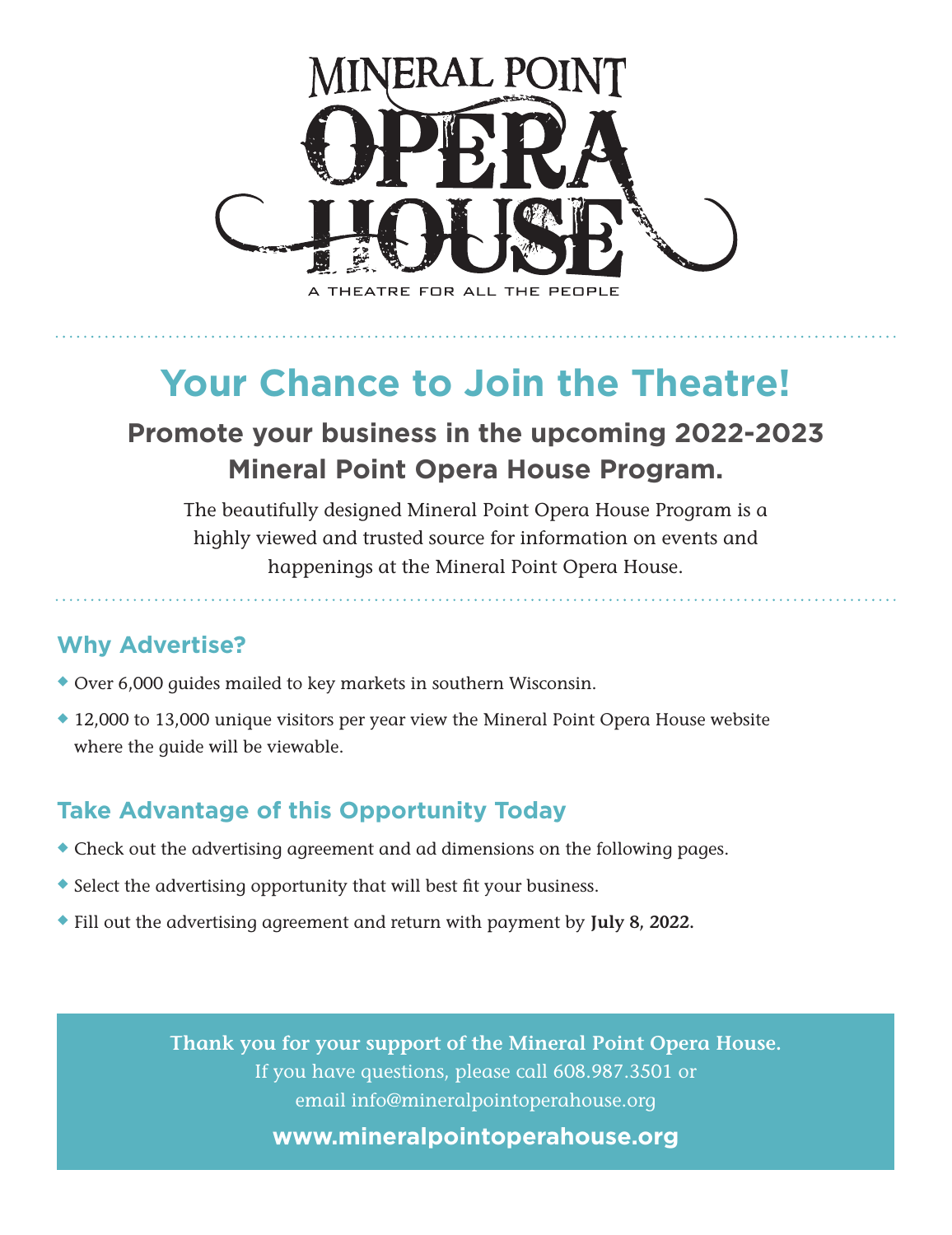# **2022 Mineral Point Opera House Program Advertising Agreement**

| Business:                                                                                                                                       | Contact person: |                   |                      |  |
|-------------------------------------------------------------------------------------------------------------------------------------------------|-----------------|-------------------|----------------------|--|
| <b>Street Address:</b>                                                                                                                          |                 |                   |                      |  |
| City:                                                                                                                                           | State:          | Zip:              |                      |  |
| Phone:                                                                                                                                          | Email:          |                   |                      |  |
| <b>ADVERTISING OPPORTUNITIES:</b>                                                                                                               |                 |                   |                      |  |
| SIZE (see ad dimensions on next two pages)                                                                                                      |                 | <b>RATE</b>       | <b>TOTAL</b>         |  |
|                                                                                                                                                 |                 |                   | $\mathbb{S}$         |  |
|                                                                                                                                                 |                 |                   | $\frac{\sqrt{2}}{2}$ |  |
|                                                                                                                                                 |                 |                   | $\frac{\sqrt{2}}{2}$ |  |
|                                                                                                                                                 |                 |                   | $\sim$ $\sim$        |  |
|                                                                                                                                                 |                 |                   | $\int$               |  |
|                                                                                                                                                 |                 |                   | $\sim$               |  |
|                                                                                                                                                 |                 |                   | $\frac{1}{2}$        |  |
| Business listing only (business name, phone, address, website) \$75                                                                             |                 |                   |                      |  |
|                                                                                                                                                 |                 | <b>TOTAL DUE:</b> | $\sim$               |  |
| $\Box$ I will submit a new ad (see submission requirements at bottom of next page).                                                             |                 |                   |                      |  |
| $\Box$ I will contact Kristin Mitchell Design to create my ad.<br>Please email kristin@kristinmitchelldesign on or before July 1st for ad work. |                 |                   |                      |  |
| Special instructions and requests:                                                                                                              |                 |                   |                      |  |

## **Ad agreements, payment and print ready ad files are due July 8, 2022.**

Ads can be e-mailed to kristin@kristinmitchelldesign.com

*Checks should be made payable to: Mineral Point Opera House or MPOH*

#### **Payment with signed contract should be mailed to:**

Mineral Point Opera House PO Box 228 Mineral Point, WI 53565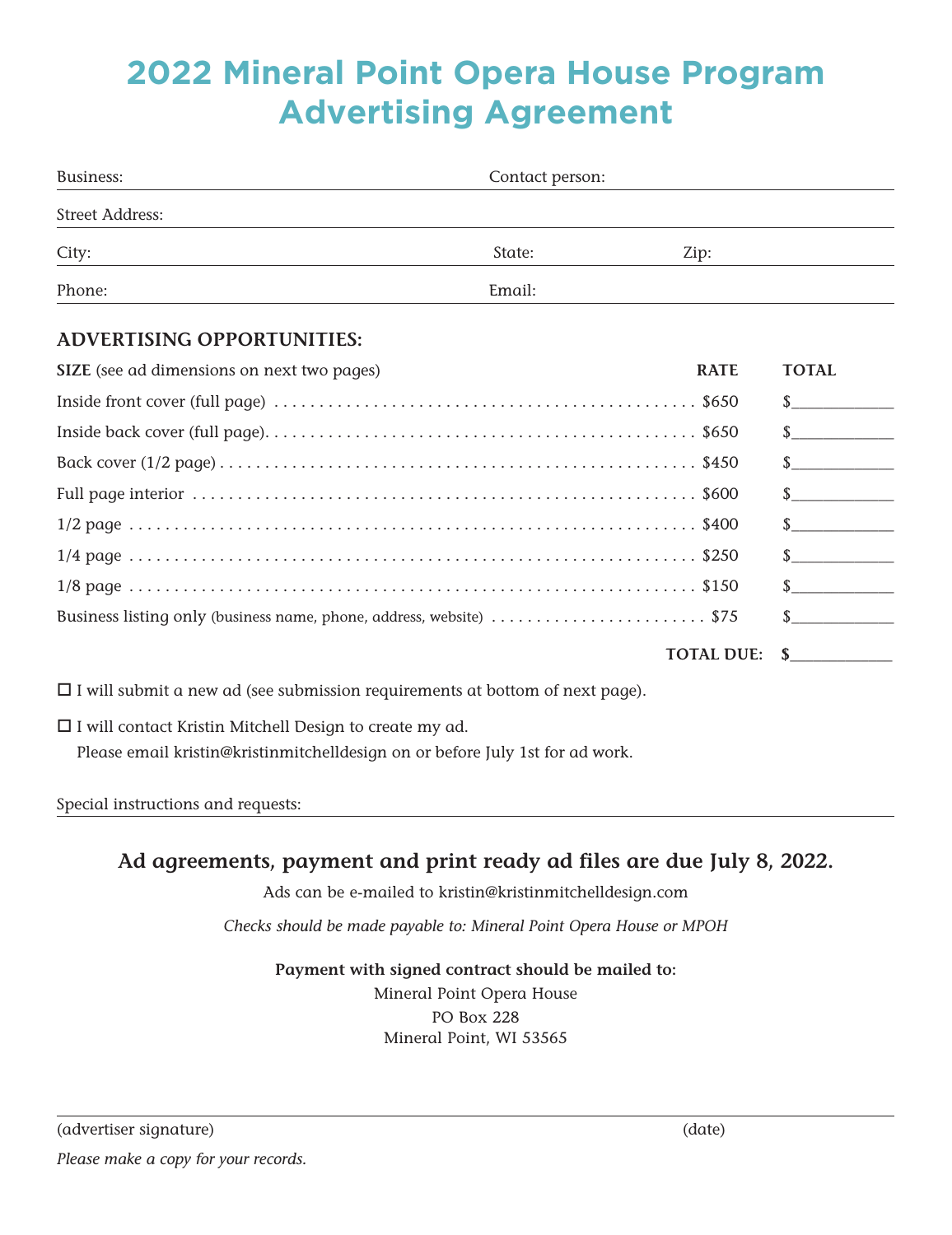# **Mineral Point Opera House Program Ad sizes and dimensions**

Full page NO bleed 6"w x 7.75" h

Full page WITH bleed 7" w x 9" h Add .25" bleed all around (7.5" x 9.5" includes bleed). Include cropmarks and bleed in press quality pdf.

SUBMISSION REQUIREMENTS: All ads must be submitted electronically. File Format: Press quality PDF, InDesign, Illustrator or Photoshop (if saved as .eps, .tiff or high res jpeg). Unsupported Formats: Ads created in other software programs must be converted to a high resolution (300 dpi) PDF file before submission. Any ads not submitted according to the above specifications could incur additional charges. All ads will be printed in full (CMYK) color mode. We will not be responsible for errors or omissions in advertiser submitted ads.